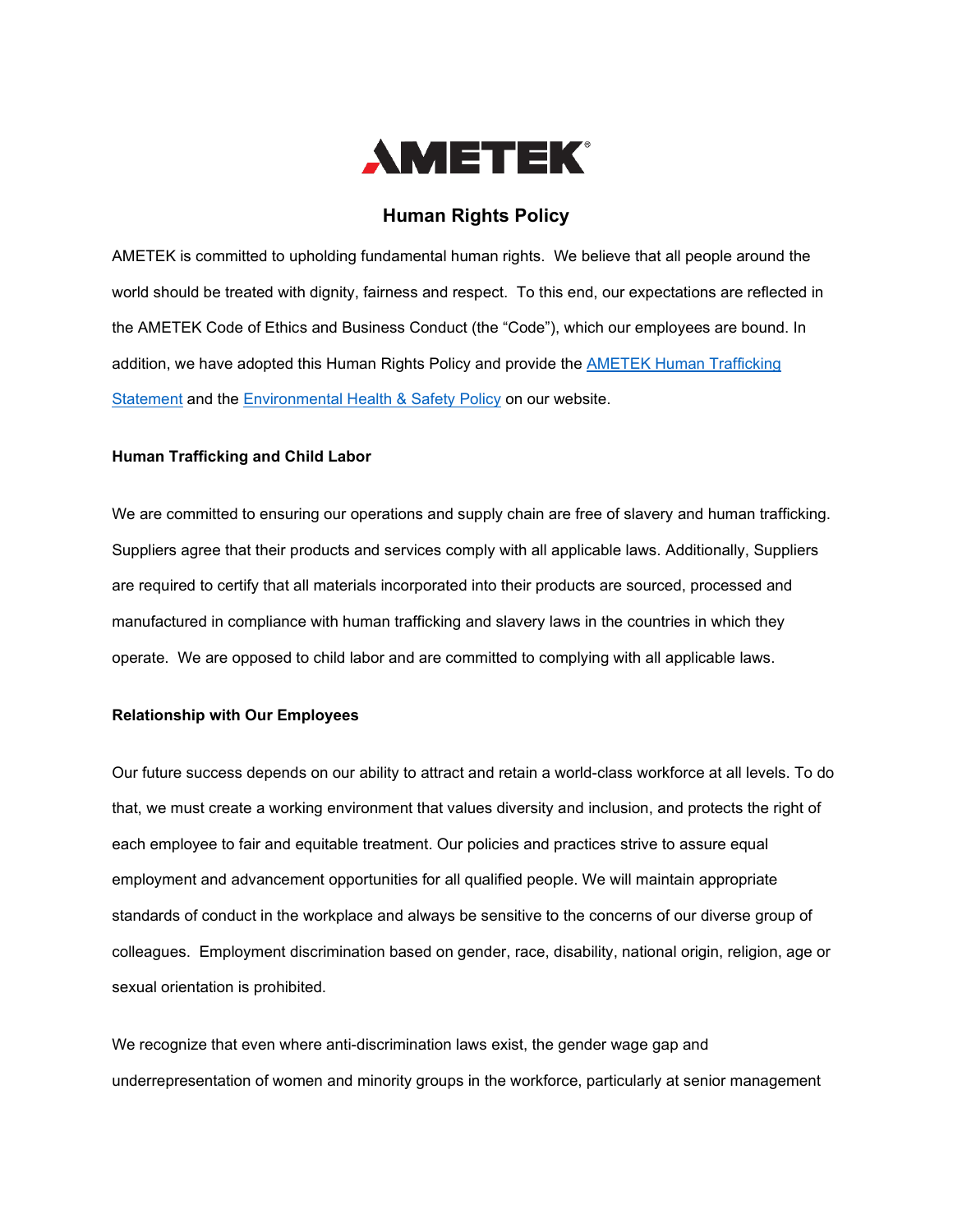levels, have proven to be persistent social problems. Our approach to addressing these issues includes global pay equity reviews and hiring programs aimed at increasing diversity. AMETEK has also made unconscious bias training available to over 3,000 employees globally, including separate in-person training for the CEO and senior leadership. We communicate AMETEK's approach to diversity and other workplace related human rights through training and the activities of our women and minority affinity groups.

Additionally, we acknowledge the right of our employees to form trade unions and to bargain collectively, subject to national statutory regulations and existing agreements. We also acknowledge employee rights to join or not join any lawful labor organization they choose. We are committed to providing a fair wage to our employees in each job market and ensuring that our compensation meets all legally established minimum wage requirements. We conduct regular wage and benefit surveys to ensure we provide competitive remuneration to all employees.We also ensure that we meet all national provisions and agreements regarding working hours.

#### **Training**

At AMETEK, we believe that a talented, engaged and dynamic workforce is vital to our success. We provide training to our employees that meets or exceeds regulatory compliance requirements, and quality and safety standards. As part of our anti-bribery program, which is overseen by our General Counsel, we also provide annual anti-bribery training to managers and employees who are in customer-facing roles.

#### **Water Resources**

We respect the human need for sustainable water supplies and safe drinking water. A vast majority of our operations and processes are designed to not be water intensive.

### **Suppliers**

We require our suppliers to maintain an effective ethics and compliance program and to adopt a similar approach to human rights and environmental health and safety.